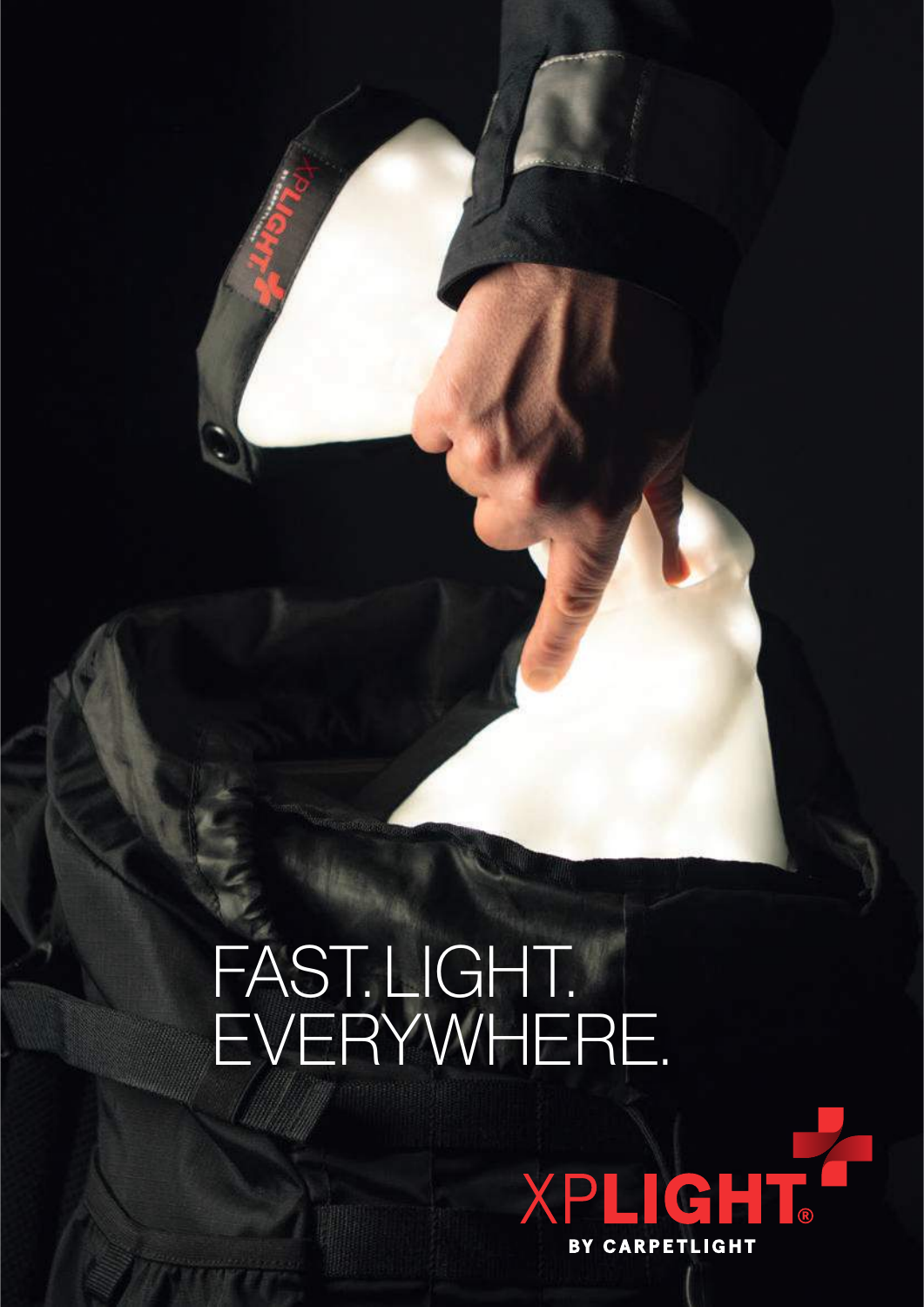

Unique: XPLights are like a luminous cloth – easy to handle, lightweight and highly flexible



In use by the combat swimmers of the German Bundeswehr, tested by the US Navy Seals



While torches only provide an unidirectional light cone XPLights illuminate rooms and outdoor areas with bright planer light



## RELIABLE LIGHT WHENEVER YOU NEED IT

At night or while operating in hard to reach places the lack of reasonable lighting conditions is a severe obstacle. XPLights by CARPETLIGHT are extremely flexible and robust LED lamps for the shadow-free multidirectional illumination of rooms and outdoor areas. Ready to use in seconds, XPLights can be fixed to any object from backpacks to vehicles, walls or tents. Moreover XPLights are waterproof and virtually indestructible. Light you can rely on when others rely on you.

- Highest color rendition (CRI 95)
- Patented technology
- Made in Germany
- Winner of the Bundeswehr Innovation Award 2020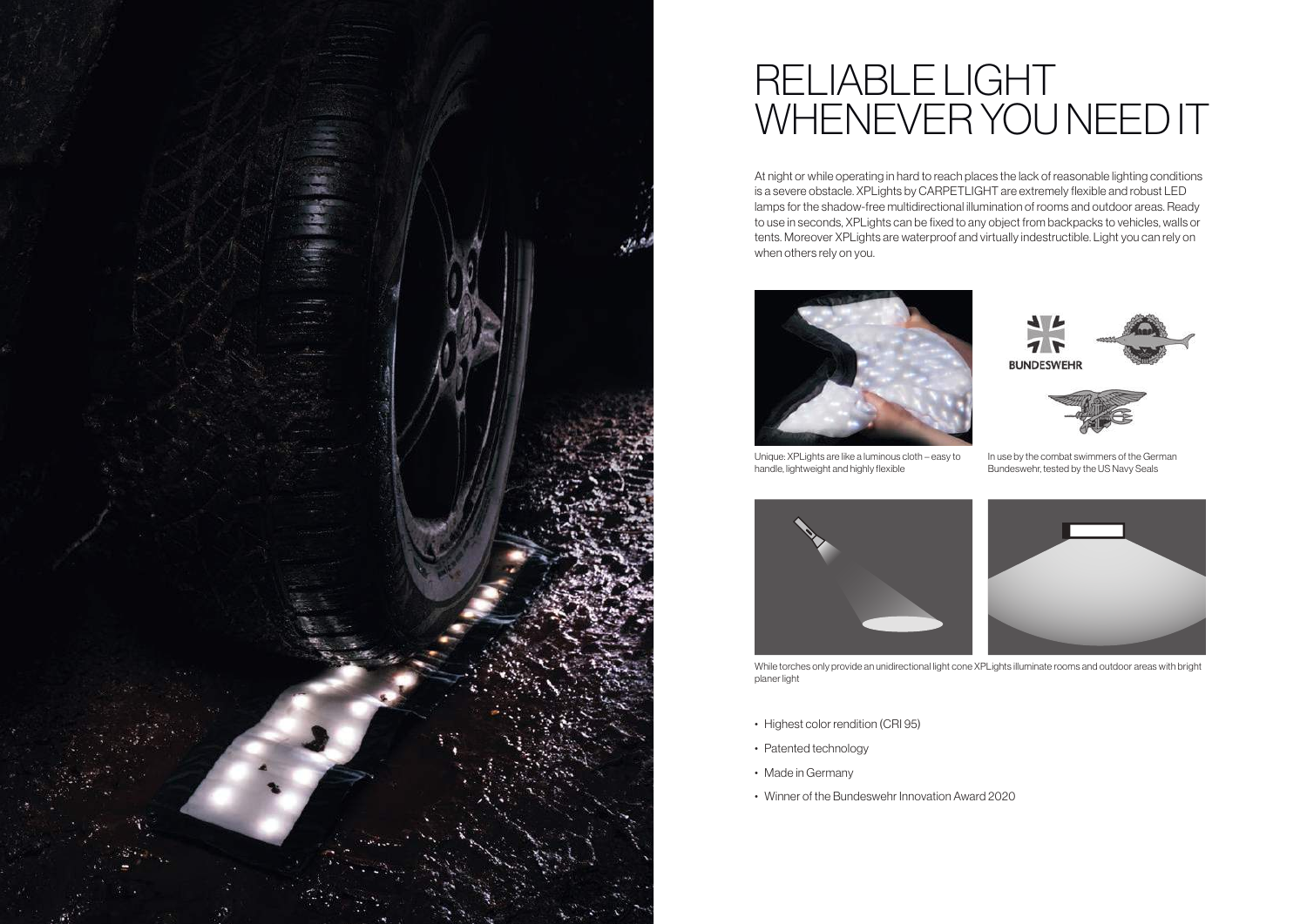

In the field XPLights can be mounted practically everywhere



XPLights realiably work in adverse weather conditions



The infrared mode of XPLights allows operations with night vision



XPLights provide equally bright working light in red light mode

- Internal battery
- USB-C port
- Compatible with USB-powerbanks
- Mounting with velcro, magnets, eyelets and MOLLE
- Virtually indestructible
- Waterproof

Small enough to fit in a pocket, powerful enough to illuminate an entire room without glare. In the Alpha plus version, XPLights are switchable between white, red and infrared light.

Features & options:



### XPLIGHT ALPHA & XPLIGHT ALPHA PLUS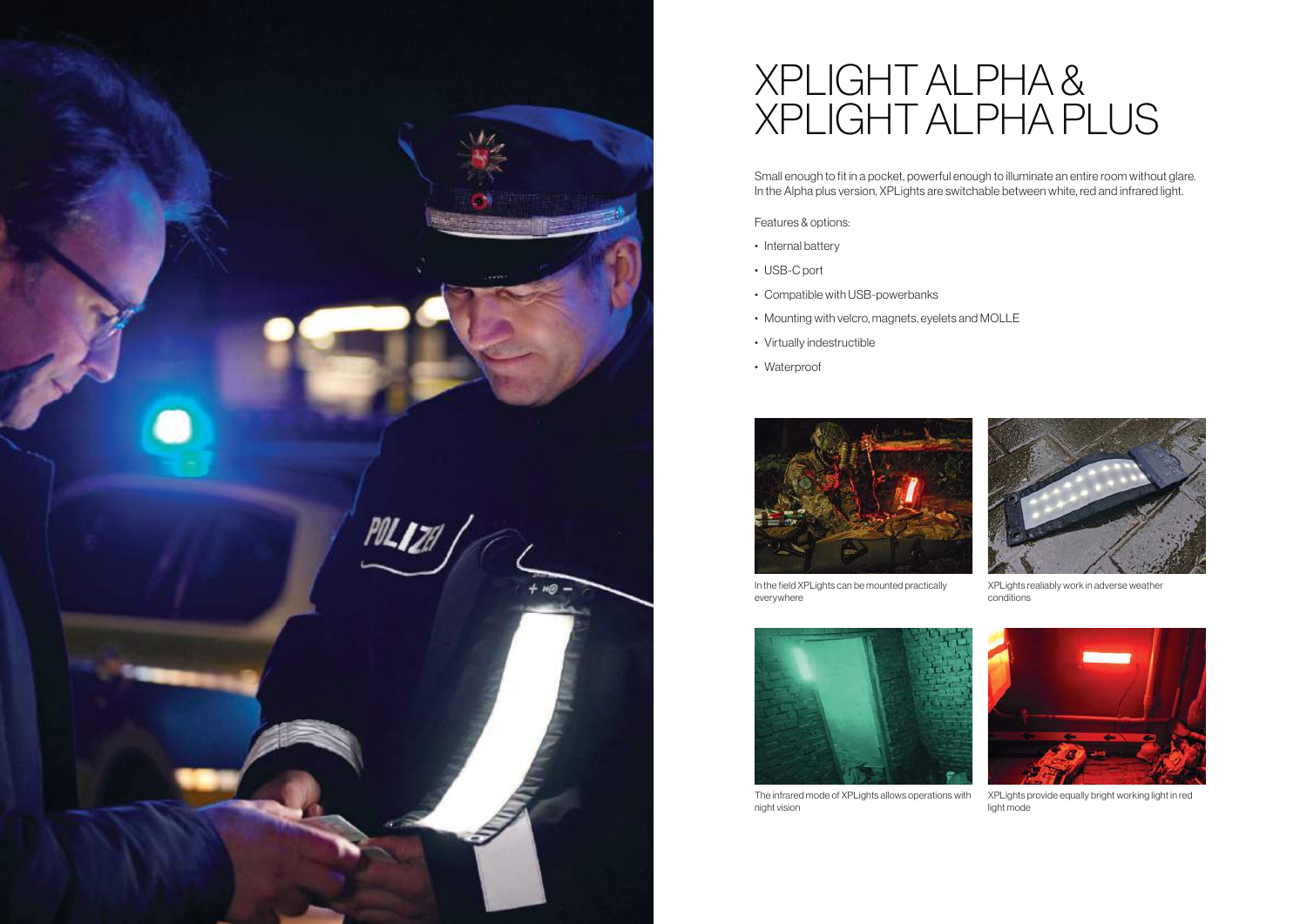



Being compressible and rollable XPLights can be stowed away in the smallest of spaces



XPLights offer different mounting options: MOLLE, velcro, magnets, eyelets/carbines and more

 $\frac{36}{10}$  white: 250 lx / 1 m



### Specs XPLight Alpha / Alpha Plus:



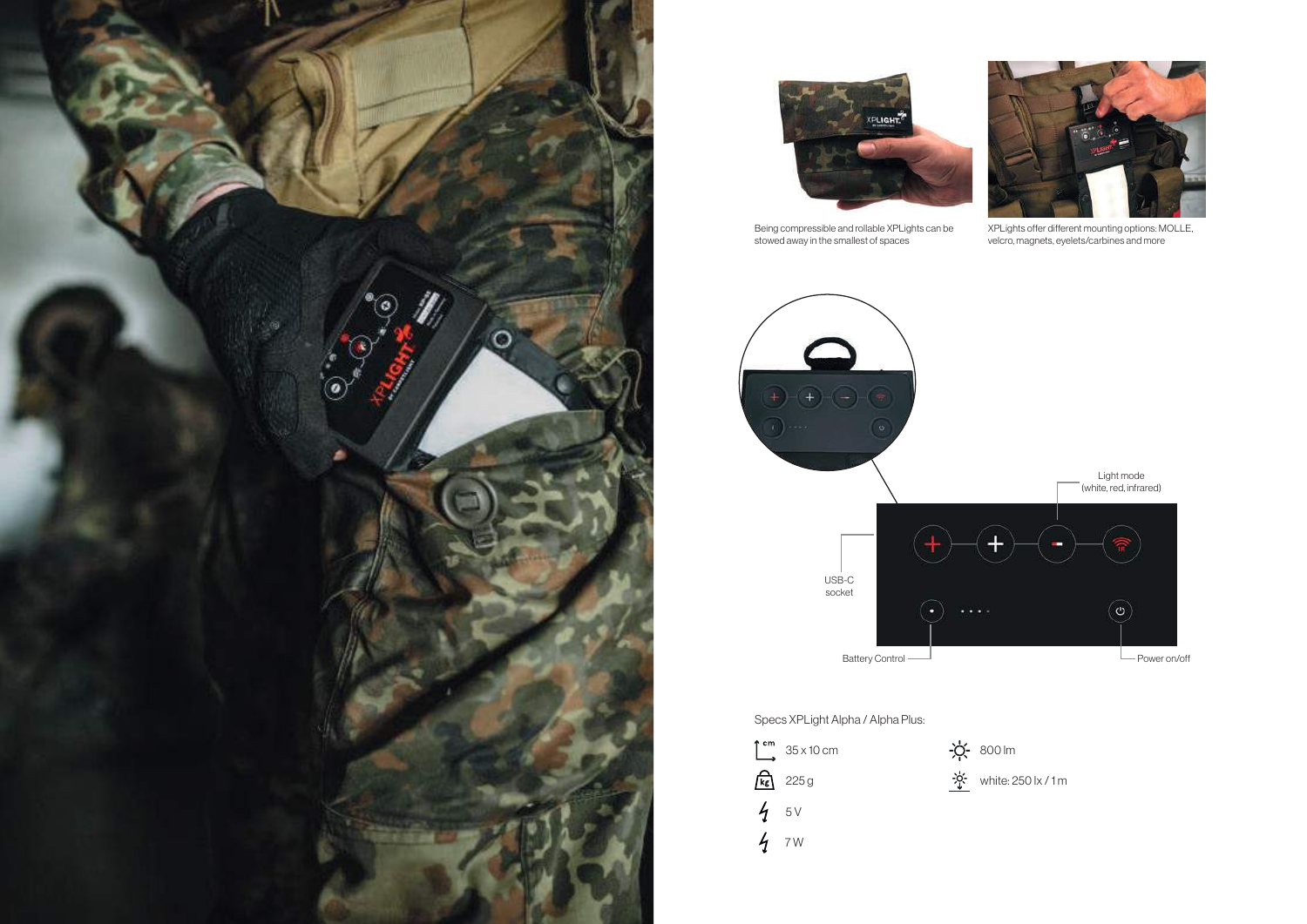

In the red light mode XPLights prevent interruption of the dark adaptation







XPLights can easily be fixed to vehicles as well Light modes and flashing patterns are controllable via App



Rooms that lack light sources and power are brightly illuminated by XPLights

The perfect lighting solution for larger outdoor areas and indoor spaces. For tactical use, flashing patterns can be programmed and controlled directly or using smart devices.

Features & options:

- Series connection
- Controllable via app
- Switchable light modes and programmable flashing patterns
- Wide range of input voltage from 5 volts (USB-C) to 30 volts
- Mountable with velcro, magnets, eyelets, MOLLE
- Torsionable, compressible and rollable



### XPLIGHT XP-M & XPLIGHT XP-M1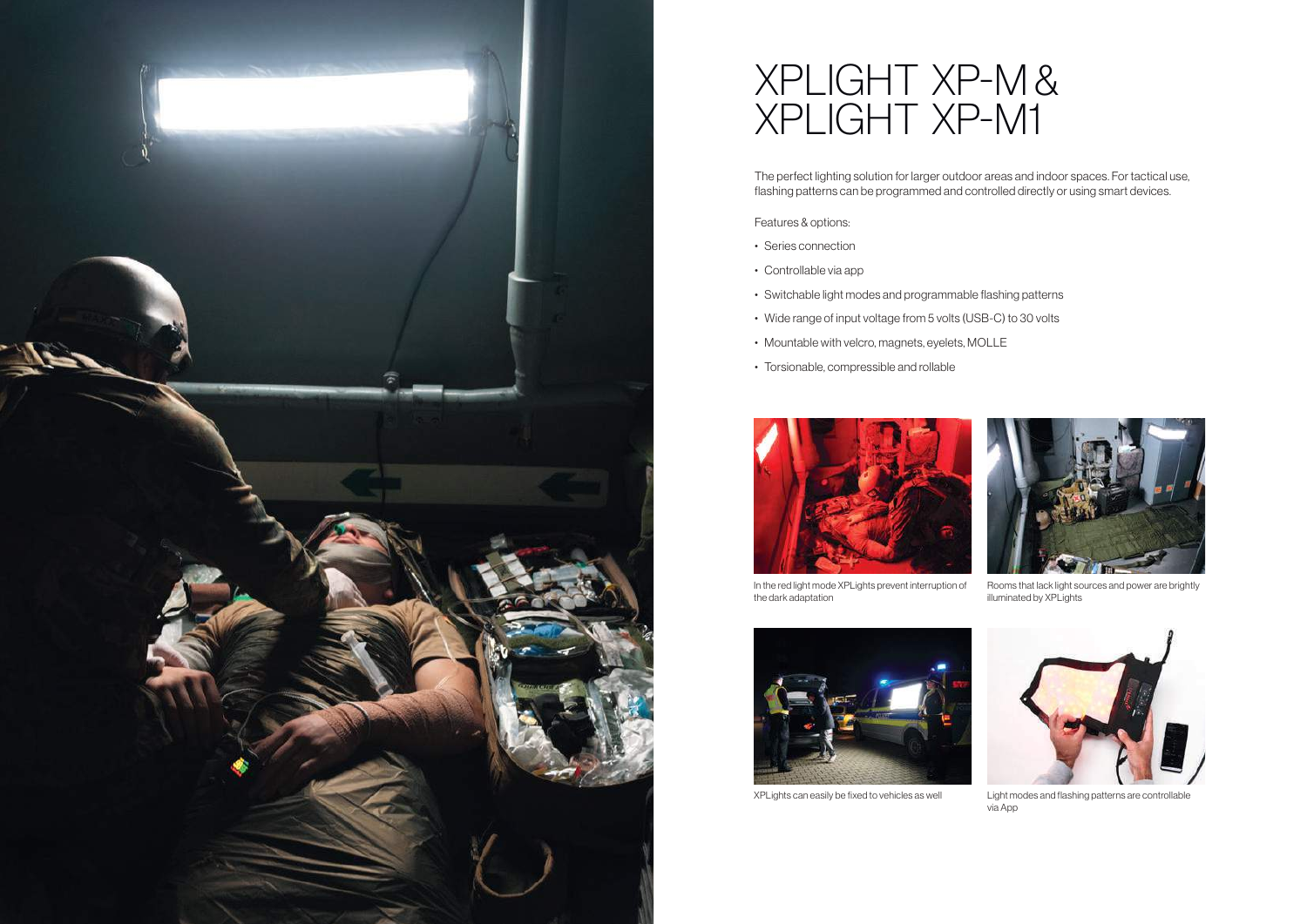

For the illumination of larger rooms XPLights can also be serially connected

XPLight Alpha has the luminous intensity of a 60W light bulb





XP-M delivers the double intesity of two 60W light bulbs



|                                            | <b>XPLight</b><br>Alpha | <b>XPLight</b><br>Alpha Plus | XP-M       | XP-M1            |
|--------------------------------------------|-------------------------|------------------------------|------------|------------------|
| <b>Dimensions</b>                          | $35 \times 10$ cm       | $35 \times 10$ cm            | 62 x 24 cm | 62 x 24 cm       |
| Weight                                     | 225g                    | 225g                         | 500 g      | 500 <sub>g</sub> |
| Lumen                                      | 800                     | 800                          | 1400       | 1400             |
| Lux/1m                                     | 250                     | 250                          | 500        | 500              |
| red light and infrared<br>light selectable |                         |                              |            |                  |
| Series connection                          |                         |                              |            |                  |

### XPLIGHTS OVERVIEW

Luminous intensity in comparison:



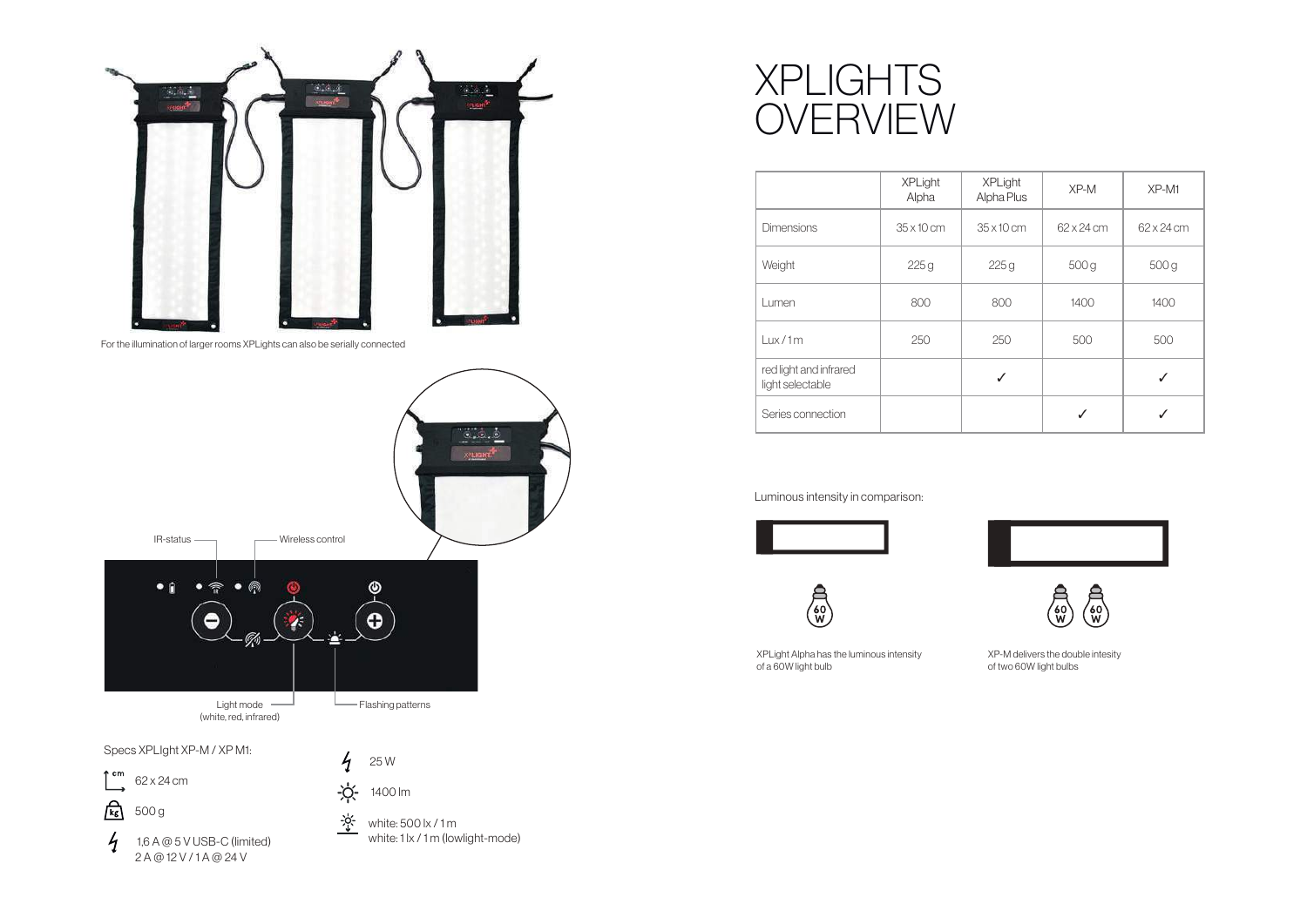

Maximum time saving: with the use of XPLights in airsupported tents, the complex installation of lighting systems is completely eliminated



Individual lighting module of the TenTacle system





The lights become an integral part of the inner tents and only need to be supplied with power

As a complete solution, the XPLight TenTacle system provides permanent lighting installation in mobile units such as medical tents or mobile quarantine stations. The TenTacle system can be flexibly combined and thus adapted to the respective lighting requirements.

- Features & options:
- White- and red light
- Centrally controllable
- Controllable via App
- Diffenerent light modes switchable and programmable
- Mounting with velcro, magnets, eyelets, MOLLE
- Expandable modular system
- Torsionable, compressible and rollable
- Waterproof



### XPLIGHT TENTACLE SYSTEM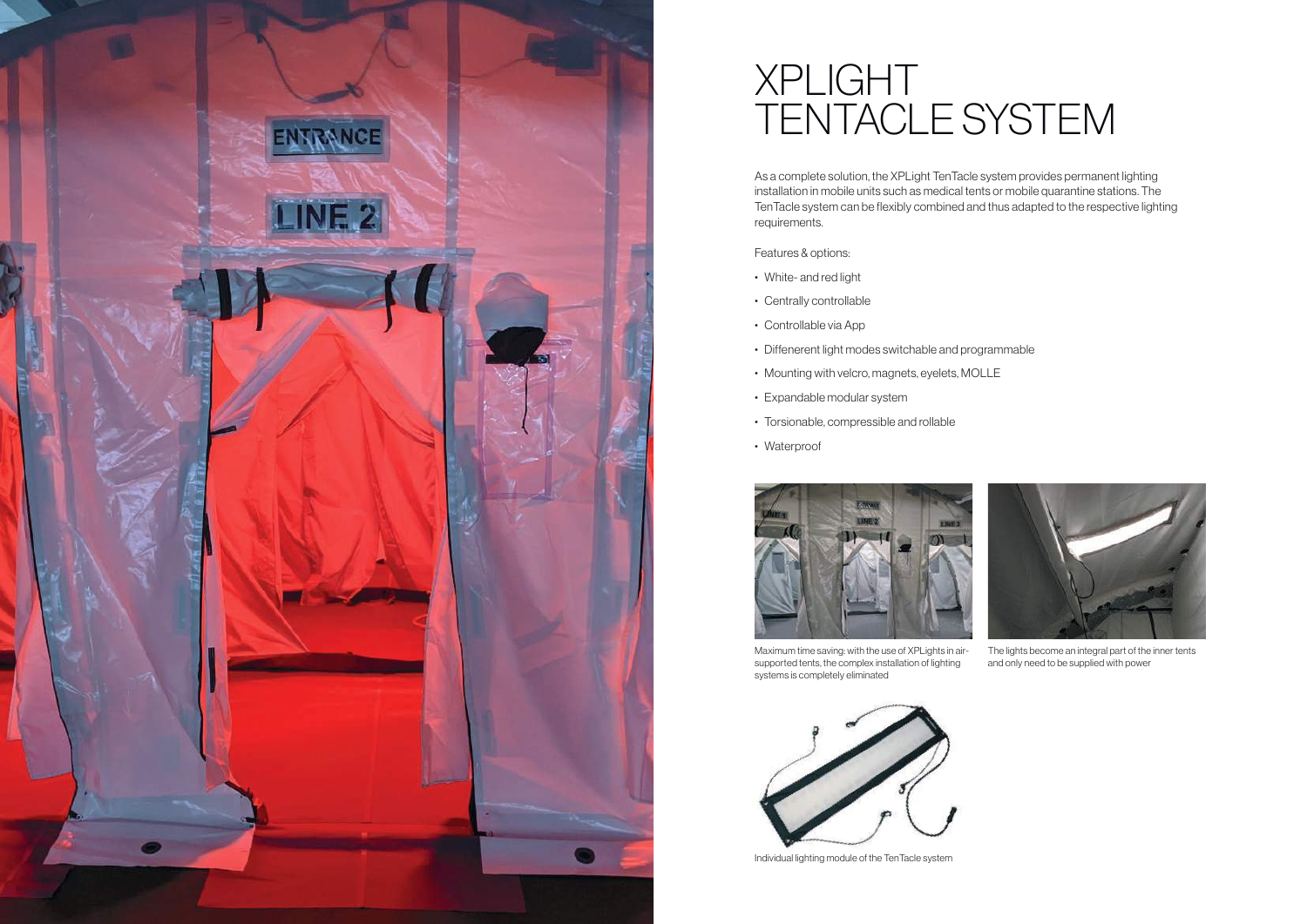Both dimensions and mounting options are variable and customisable









Tents with one chamber can be equipped with one or multiple rows of lamps supplied by a central power suplly or batteries. The intensity and colour can be adjusted with a dimmer.

In multichamber tents a lighting system of multiple rows can be utilised. The system can be devided up using an optional splitter.